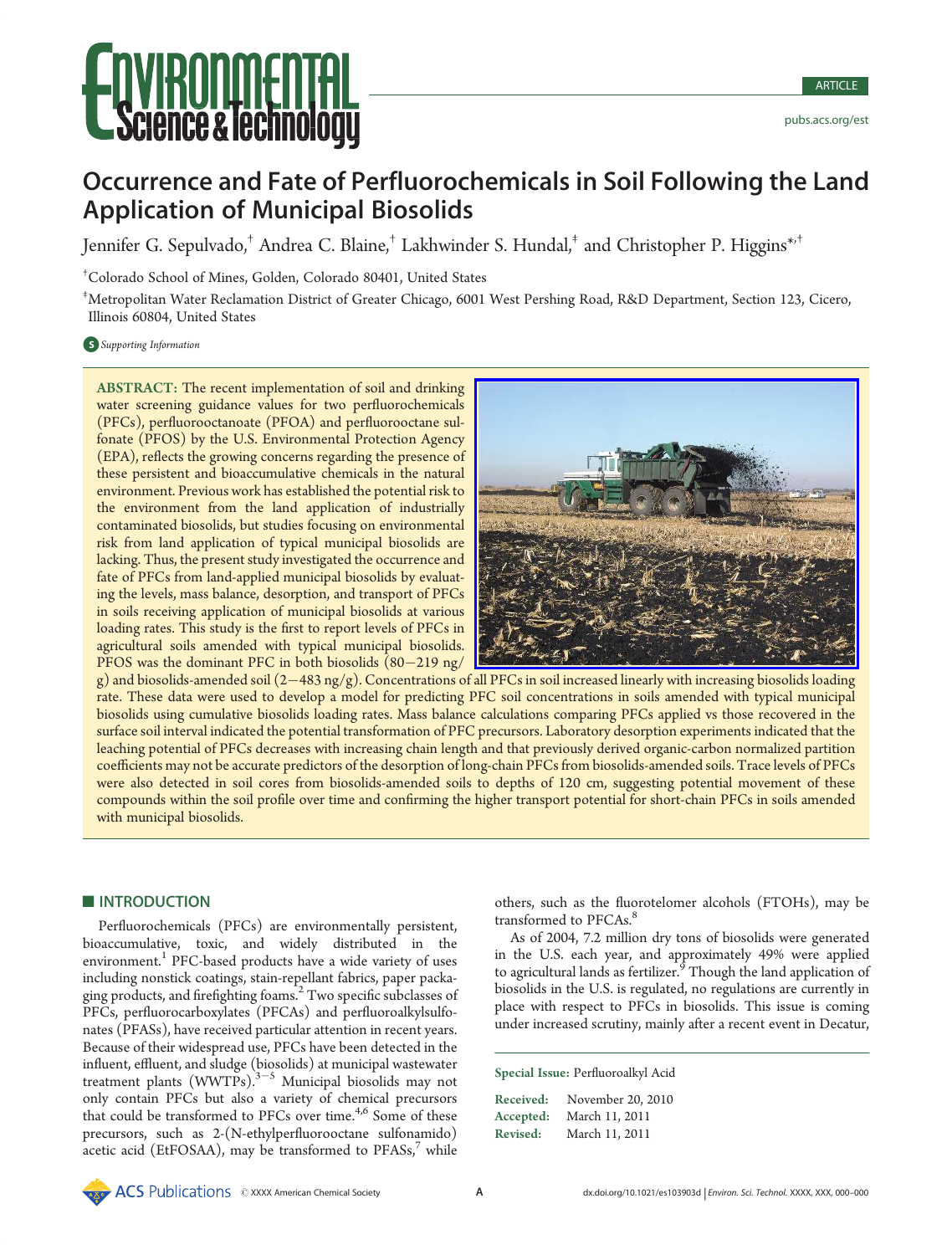| soil                                                                       | soil type       | $f_{\rm oc}^{\ a}$ | loading rates <sup>b</sup> | years of application                                                                                                                                                      | last application |
|----------------------------------------------------------------------------|-----------------|--------------------|----------------------------|---------------------------------------------------------------------------------------------------------------------------------------------------------------------------|------------------|
| short-term W                                                               | silty clay loam | 0.041              | $0 - 178$                  |                                                                                                                                                                           | 2006             |
| short-term K                                                               | fine sand       | 0.011              | $0 - 133$                  |                                                                                                                                                                           | 2007             |
| long-term plots                                                            | silt loam       | NΜ                 | $0 - 2218$                 | 32                                                                                                                                                                        | 2010             |
| general fields                                                             | silt loam       | 0.047              | $47 - 1654$                | $1 - 20$                                                                                                                                                                  | $1983 - 2002$    |
|                                                                            |                 |                    |                            | ${}^4f_{\text{oc}}$ was analyzed for the following loading rates: short-term W at 178 Mg/ha, short-term K at 133 Mg/ha, and general field 2 at 1654 Mg/ha. ${}^b$ Loading |                  |
| rates are provided in $Mg/ha$ on a dry weight basis. $NM = not measured$ . |                 |                    |                            |                                                                                                                                                                           |                  |

Table 1. Biosolids-Amended Soil Characteristics

Alabama, where industrially-contaminated biosolids were applied to land used for grazing cattle and growing crops, resulting in PFC detections in soil, beef, grass, and groundwater from the biosolids-amended fields.<sup>10,11</sup> Indeed, it was out of growing concern about the potential exposure to PFCs in soil and groundwater that provisional health advisories and residential soil screening guidance values were developed.<sup>12,13</sup> For example, the U.S. Environmental Protection Agency (EPA) recently issued drinking water provisional health advisories (PHA) for perfluorooctanoate (PFOA, a PFCA) and perfluorooctane sulfonate (PFOS, a PFAS), of 0.4  $\mu$ g/L and 0.2  $\mu$ g/L, respectively.<sup>14</sup> In addition, EPA's residential soil screening guidance values for PFOA and PFOS are 16,000  $\mu$ g/kg and 6000  $\mu$ g/kg, respectively.<sup>12</sup> While PFCs are known to be present in municipal biosolids,<sup>4</sup> it remains unclear whether the application of typical municipal biosolids to agricultural soil could pose any potential PFC-related risks for human and ecological health.

If PFCs and PFC precursors in typical municipal biosolids are transferred to biosolids-amended soils, their environmental fate will depend on several processes. PFC precursors may be transformed to PFCs over time, while the PFCs themselves may either accumulate in the surface soil and/or leach into the subsurface. To the best of our knowledge, the potential accumulation and/or leaching of PFCs in soils amended with typical municipal biosolids has not been documented. Additionally, there is no prior work documenting transformation of PFC precursors in soils amended with typical municipal biosolids, though transformation of FTOHs in soils receiving industrially contaminated biosolids has been documented.<sup>8</sup> Furthermore, there are no studies investigating leaching of PFCs or PFC precursors in soils amended with typical municipal biosolids. Previous work with industrially contaminated biosolids has suggested the potential for PFC leaching, particularly for shorter chained PFCs.<sup>15</sup> Finally, equilibrium partitioning can provide an indication as to the leaching potential of organic contaminants, and relevant work has been done investigating equilibrium partitioning of PFCs in spiked sediment-water systems.<sup>16</sup> These data suggest a greater leaching potential for short-chain PFCs under equilibrium conditions. However, previous work with other organic chemicals in biosolids<sup>17</sup> suggests soil-water partitioning coefficients derived from adsorption experiments do not accurately predict desorption behavior from biosolids, particularly under field conditions. For example, the desorptive release of biosolids-borne chemicals such as triclosan and triclocarban is often incomplete. $^{17}$  To this end, desorption data from laboratory batch experiments using field samples of biosolids-amended soils are needed to evaluate the fate and transport of PFCs applied to soils via municipal biosolids, and these data should be compared to observations of leaching in intact soil cores.

The objective of this study was to examine the occurrence and fate of select PFCAs, PFASs, and PFC precursors in biosolidsamended soils through a combination of field and laboratory studies. Specifically, we tested whether the repeated application of typical municipal biosolids results in predictable accumulation of PFCs in the biosolids-amended surface soils over time. In addition, concentrations of PFCs and PFC precursors applied to soil via municipal biosolids over a three-year period were compared to concentrations measured in the amended soils. The resulting mass balance calculations enabled a first evaluation of the potential formation of PFCs from PFC precursors in biosolids-amended soils. Laboratory desorption experiments were completed with field samples of biosolids-amended soils to verify previous observations of higher leaching potential for short-chain PFCs and to enable evaluation of previously measured adsorption-derived partition coefficients vs desorptionderived partition coefficients. Lastly, analysis of PFCs in soil cores from fields receiving biosolids was completed to determine if chain-length dependent leaching is also observed in the field.

# **MATERIALS AND METHODS**

Materials. Standards of perfluorobutanoate (PFBA), perfluoropentanoate (PFPeA), perfluorohexanoate (PFHxA), perfluoroheptanoate (PFHpA), PFOA, perfluorononanoate (PFNA), perfluorodecanoate (PFDA), perfluoroundecanoate (PFUnA), perfluorododecanoate (PFDoA), perfluorobutanesulfonate (PFBS), perfluorohexanesulfonate (PFHxS), perfluoroheptanesulfonate (PFHpS), PFOS, perfluorodecanesulfonate (PFDS), 2-(N-methylperfluorooctane sulfonamido) acetic acid (MeFOSAA), and EtFOSAA as well as stable-isotope surrogate standards (Table S1) were purchased from Wellington Laboratories. Stock solution of these analytes and the surrogate standards were prepared in a 70/30 (v/v) methanol/aqueous ammonium hydroxide (0.01%) solution. Unless otherwise specified, all other chemicals and solvents were of reagent grade and were purchased from Fisher Scientific, Mallinckrodt Chemicals, or Sigma Aldrich.

Characterization of Study Sites. All biosolids and biosolidsamended soils analyzed in this study were provided by the Metropolitan Water Reclamation District of Greater Chicago (MWRDGC). Samples from four series of biosolids-amended soils were examined. General soil types and characteristics are summarized in Table 1. Soils were selected to represent a variety of soil types, biosolids loading rates, duration of biosolids application, and time since last biosolids application. First, short-term plots of Soil W (loam) and Soil K (sand) received biosolids applications over three consecutive years at various biosolids loading rates as part of a previously described, fieldscale experiment at two farms in Illinois.<sup>18</sup> Samples of the six source biosolids applied to these soils were also analyzed for PFC content. Second, archived soil cores from a previously characterized<sup>19</sup> site (long-term plots) were selected for plots that have received various cumulative biosolids loading rates. Finally, soil samples were collected from three general fields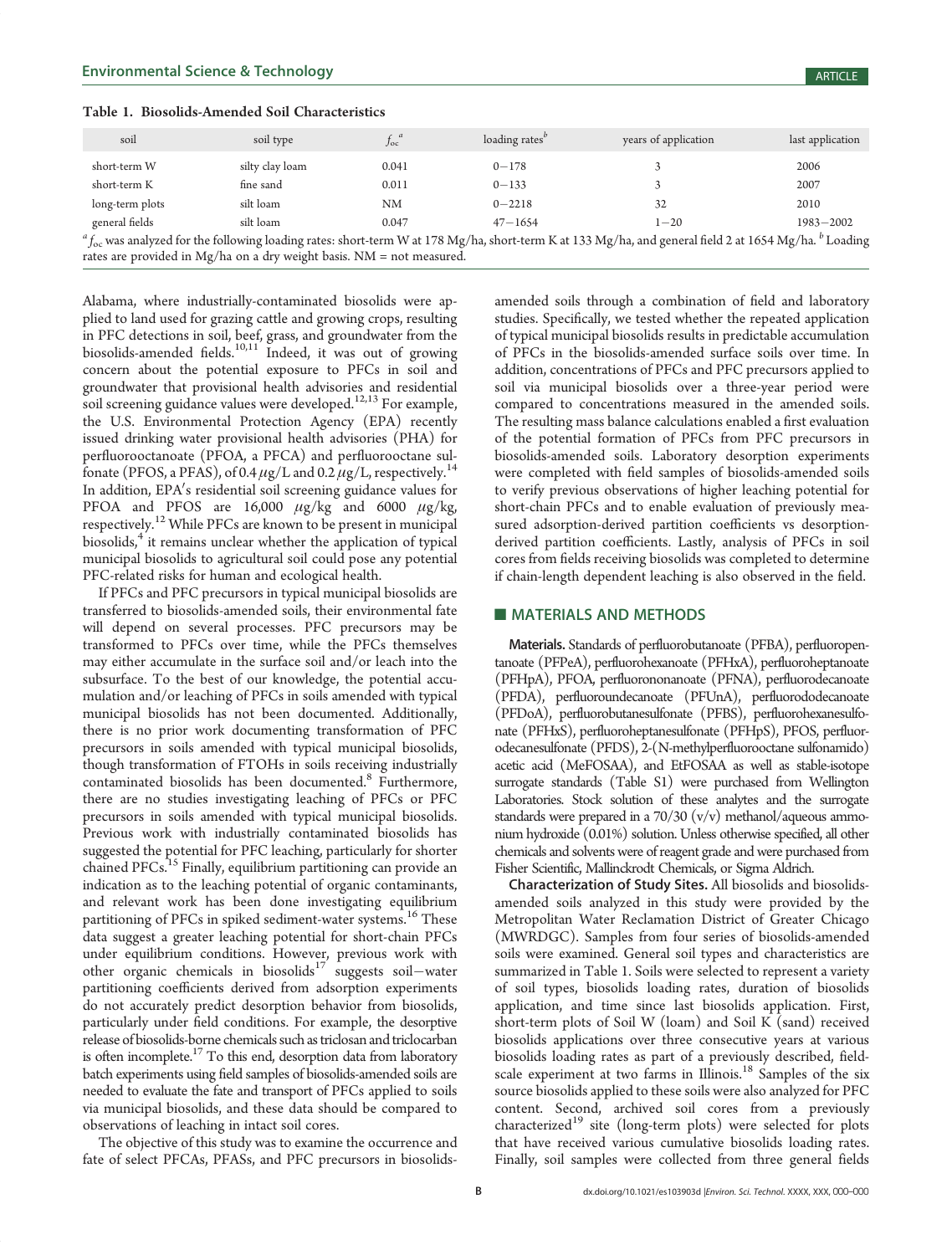(Fields 2, 40, and 51) that have received multiple applications of biosolids in varying years.<sup>20</sup> All sites included control plots to which no biosolids were applied, and corn was grown in all fields. The biosolids loading rates used for both the short-term W and K plots encompassed the typical agronomic rates for biosolids applications for these soils, whereas the biosolids loading rates for the long-term application plots represent various worst-case scenarios<sup>19</sup> in which more than 100 years of agronomic biosolids applications were applied within a 33 year window.

Sample Collection. Composite samples of the biosolids applied to the short-term plots (Soils W and K) were collected at the time of biosolids application and stored at  $-20$  °C until analysis. Composite soil samples were collected from the longterm plots in fall 2005, short-term W plots in fall 2007, and shortterm K plots in spring 2008. All soil samples were sieved through a 2-mm sieve and stored at  $-20$  °C until analysis. Further details about sample processing are given elsewhere.<sup>18,19</sup> Samples collected from the general application fields were collected from 0 to 15 cm in summer 2010 and shipped to the laboratory on ice. Soil samples used in batch desorption experiments were analyzed by a commercial laboratory for  $f_{\rm oc}$  by the Walkley Black method. Organic carbon content within each soil varied with the biosolids loading rate, and thus only the  $f_{\text{oc}}$  values relevant to desorption experiments are reported in Table 1.

Batch Desorption Experiments. After confirming the presence of PFCs, batch desorption experiments were conducted with soil from a short-term W plot (cumulative biosolids loading rate 178 Mg/ha), a short-term K plot (133 Mg/ha), and Field 2 (1654 Mg/ha). Equilibrium desorption experiments were conducted over 14 days to determine the time necessary for the soil-water mixtures to reach equilibrium, with the resultant data enabling the calculation of desorption-based organic carbon water partitioning coefficients ( $K_{oc}$  values). Results of the equilibrium desorption experiments were used to calculate soil—water distribution coefficients  $(K_{des})$  as follows

$$
K_{\text{des}} = \frac{C_{\text{s}}}{C_{\text{w}}} = \frac{m_{\text{s}}^0 - m_{\text{v}} - m_{\text{w}}}{m_{\text{w}}} * \frac{V_{\text{w}}}{M_{\text{solid}}}
$$
(1)

where  $C_s$  is the concentration of the analyte in the solid phase,  $C_w$  is the concentration of analyte in the aqueous phase,  $m_s^0$  is the mass of analyte in the solid phase before desorption,  $m_v$  is the mass of analyte lost to the desorption reactor vial,  $m_w$  is the mass of PFC in the aqueous phase at equilibrium,  $V_w$  is the volume of the aqueous phase, and  $M_{\text{sol}}$  is the mass of soil in the reactor. Resulting  $K_{\text{des}}$ values were then organic carbon normalized to calculate  $K_{\rm oc}$ 

$$
K_{\rm oc} = \frac{K_{\rm des}}{f_{\rm oc}}\tag{2}
$$

Sample Extraction and Analysis. All solid samples were extracted as received, though all concentrations are reported on an oven-dry weight basis. Soils  $(50-1000 \text{ mg})$  and biosolids (100 mg) were spiked with surrogate standards and extracted using a procedure modified from a previous study.  $^{16}$  Cleaned-up extracts were analyzed by liquid chromatography tandem mass spectrometry (LC-MS/MS). All biosolids and biosolidsamended soil samples were extracted and analyzed in triplicate. Aqueous sample preparation and analysis protocols were also modified from a previous study.<sup>16</sup> All biosolids extracts, soil extracts, and aqueous samples were quantified by LC-MS/MS using protocols similar to those previously described.<sup>4</sup> A MDS

Sciex Applied Biosystems 3200 Q trap mass spectrometer (MDS Sciex, Ontario) was used to monitor two MRM transitions for each analyte. Quantitation was performed using Analyst software. The limits of quantitation (LOQs) were analyte, matrix, and run-dependent but were approximately  $0.02-0.5$  ng/g in soil and  $0.9 - 9$  ng/L in aqueous samples. All values reported are corrected for recovery of the surrogate standards, as appropriate, which were generally greater than 60% for all samples in all matrices. Additional details on sample analysis including eluents, eluent conditions, transitions, and quantitation are provided in the Supporting Information.

Quality Assurance/Quality Control Measures. Soils and biosolids were extracted in triplicate, desorption reactors were prepared in sets of three, and all analytical results are reported as the average of the three values. Solid and aqueous spike-recovery experiments and sequential extraction experiments were conducted to ensure the validity of the data (Table S2, Figure S1). As a result of poor recovery (either under or over recovery) during aqueous spikerecovery experiments, aqueous-phase data for PFBA, PFPeA, PFUdA, PFDoA, MeFOSAA, and EtFOSAA were removed from additional analysis. Finally, control reactors were prepared for desorption experiments to account for losses in the reactors. If losses for an analyte were greater than 10%, then these results were used to calculate  $m_v$  for the analyte (see eq 1) to account for losses to the vial when determining  $K_{\text{des}}$  values. Additional details regarding materials, batch desorption experimental setup, sample extraction and analysis, and quality assurance/quality control measures are provided in the Supporting Information.

# RESULTS AND DISCUSSION

Occurrence in Biosolids and Biosolids-Amended Soils. Six composite samples of biosolids applied to the short-term plots were collected from 2004 to 2007 and analyzed for the full suite of PFCs. The most abundant PFCs or PFC precursors in all six biosolids were PFOS  $(80-219 \text{ ng/g})$ , followed by MeFOSAA  $(63-143 \text{ ng/g})$ , EtFOSAA  $(42-72 \text{ ng/g})$ , and PFOA  $(8-68)$  $ng/g$ ) (Figure S2). To facilitate comparison to previously reported concentrations, mean total PFCs (sum of PFOA, PFNA, PFDA, PFUdA, PFDoA, MeFOSAA, EtFOSAA, PFHxS, PFOS, and PFDS) and mean PFOS concentrations were calculated and were 433  $\pm$  121 ng/g and 144  $\pm$  57 ng/g, respectively. Data from this study were compared to data from a previous study that was collected post 2002 when the use of certain PFCs was phased out.<sup>4</sup> Mean, total PFCs and mean PFOS concentrations are not statistically different from the values of 436 ng/g and  $124 \text{ ng/g}$ , respectively, that were reported in a previous study, $4$  confirming that the biosolids applied to these soils were representative of typical municipal biosolids.

Soil analysis showed PFCs do occur in soils amended with typical municipal biosolids. As in biosolids, PFOS was the most abundant PFC detected in the short-term plots (Soils W and K). PFOS concentrations ranged from 2 to  $11 \text{ ng/g}$  over the various biosolids loading rates in these soils. Though MeFOSAA was abundant in the applied biosolids, concentrations in the biosolids-amended soils were less than 4 ng/g, suggesting transformation of this PFC precursor. PFOS was also the most abundant PFC in the soil samples from the long-term plots and the general application fields. In these soils, PFOS was detected at  $5.5-483$ ng/g over various biosolids loading rates, with the 5.5  $\pm$  0.4 ng/g PFOS levels from Field 51 (single biosolids application in 1988). Control soils with no biosolids application were also analyzed for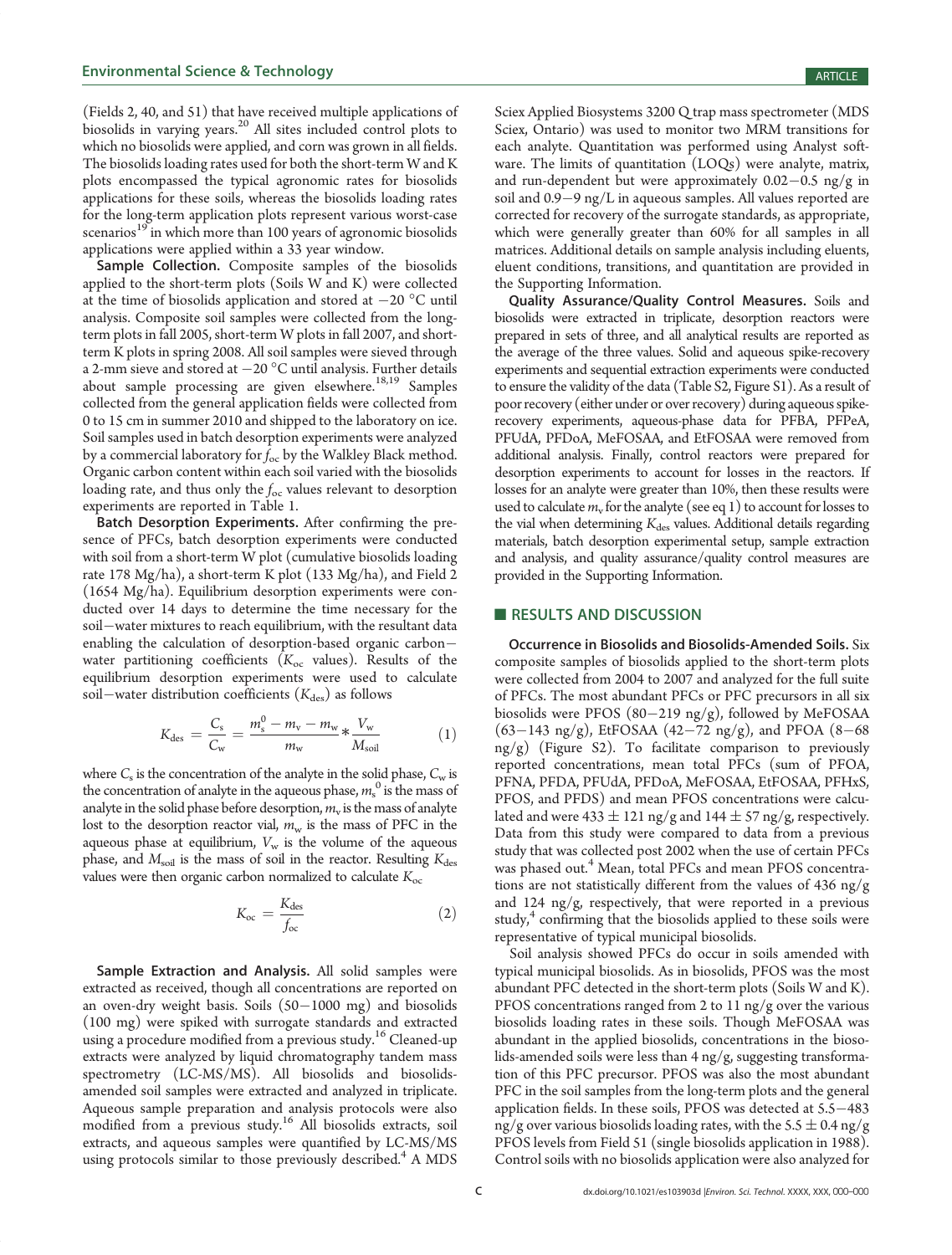

Figure 1. Example regressions of measured soil concentration vs cumulative loading rate for PFOA and PFNA in the short-term W and long-term plots. Regressions and associated statistics for all PFCs are available in the Supporting Information (Table S4).

all sites. In these samples, any PFCs present were detected at concentrations of approximately 1 ng/g or less, with the exception of PFOS. In the long-term control plots, PFOS was measured to be 22  $\pm$  2 ng/g and 96  $\pm$  4 ng/g. The high background concentration of PFOS in the long-term control plots is likely due to cross-contamination from maintenance activities such as plowing and planting because of the close proximity of these control plots to the plots receiving the highest biosolids applications. There are no physical barriers to separate the control plots from the biosolids-amended plots, and all plots were plowed and planted as a single unit. Atmospheric deposition can be eliminated as a source of the elevated PFOS levels in the long-term control plots since elevated PFOS concentrations are not found in control plots from the short-term W and K sites and the general fields, which are from the same geographic region.

Occurrence with Biosolids Loading Rate. Once occurrence of PFCs in soils amended with municipal biosolids was established, trends of PFC concentrations in these soils with varying loading rates were examined. This was done using data from the short-term W plots and long-term plots as a cumulative data set, plotting individual PFC concentrations vs cumulative biosolids loading rate, and then performing regressions on the cumulative data set (Figure 1 and Table S3). These regressions took the form of

$$
[PFC] = m*LR \tag{3}
$$

where [PFC] is the individual PFC concentration (i.e., [PFOS]; ng/ g), m is the slope (ng/g per dry Mg/ha), and LR is the cumulative loading rate (dry Mg/ha). Some variability was observed, but the overall regressions of PFC concentrations in surface soil vs cumulative biosolids loading rates were statistically significant ( $p < 0.05$ ) for all PFCs, with the exception of PFBS. Within each soil, PFBS showed increases with loading rate; however, when the data sets from the soil types were combined, there was not a consistent increase in soil concentrations with increased biosolids loading rate. As a result, PFBS could not be modeled. Regressions were performed with the y-intercept set to zero since some control plot PFC concentrations were falsely elevated due to cross contamination, and additional background PFC concentrations were not



Figure 2. Measured concentrations for all PFCs detected in the general fields plotted vs predicted values for all modeled PFCs using linear regressions derived from the short-term W and long-term plots.

available. The results of these regressions confirm that the primary source of PFCs to these soils is the biosolids, as opposed to atmospheric deposition, and that levels of PFCs increase with increased biosolids loading rate.

Next, PFC concentrations in the general fields were predicted by incorporating loading rates from the general fields into the linear equations (Table S3) obtained from the regressions of the short-term and long-term plots. These predicted concentrations were then compared to the PFC concentrations measured in surface soil samples taken from the general fields (Figure 2). The regressions slightly overpredicted concentrations of all PFCs, particularly for the plot amended at a rate of 497 Mg/ha (Field 40), suggesting that some losses of PFCs from the surface soils may have occurred since the last application in 1983. Nonetheless, relatively accurate predictions of soil PFC levels in the general fields can be made despite the highly variable biosolids applications. However, as all soils and biosolids included in this study are from the same region with presumably similar PFC levels in the source biosolids, the application of these regressions for predicting PFC levels in biosolids-amended soils must be done with caution: slight differences in PFC levels in source biosolids could translate to substantial differences in biosolidsamended soil concentrations, particularly when these differences are integrated over many years. Nevertheless, in the absence of PFC concentrations in typical municipal biosolids applied to a particular site, these regressions provide a first approximation of expected PFC levels in soil based on cumulative biosolids loading rates.

PFC Fate in Surface Soils. Comparison of PFC concentrations in source biosolids vs the amended soils suggested a potential loss of PFC precursors from the surface soil layer between biosolids application and the time of sample collection. To explore the potential for PFC precursors to contribute to PFC concentrations and to examine any increases or decreases in PFCs levels, mass balance calculations were performed to determine how much mass of each PFC applied in the biosolids was recovered in the short-term W and K plots. A range of expected soil concentrations for each PFC was determined for each biosolids loading rate using a mean  $(\pm$ the standard deviation) of the measured concentration of PFC in biosolids applied at each site over a three-year period, the incorporation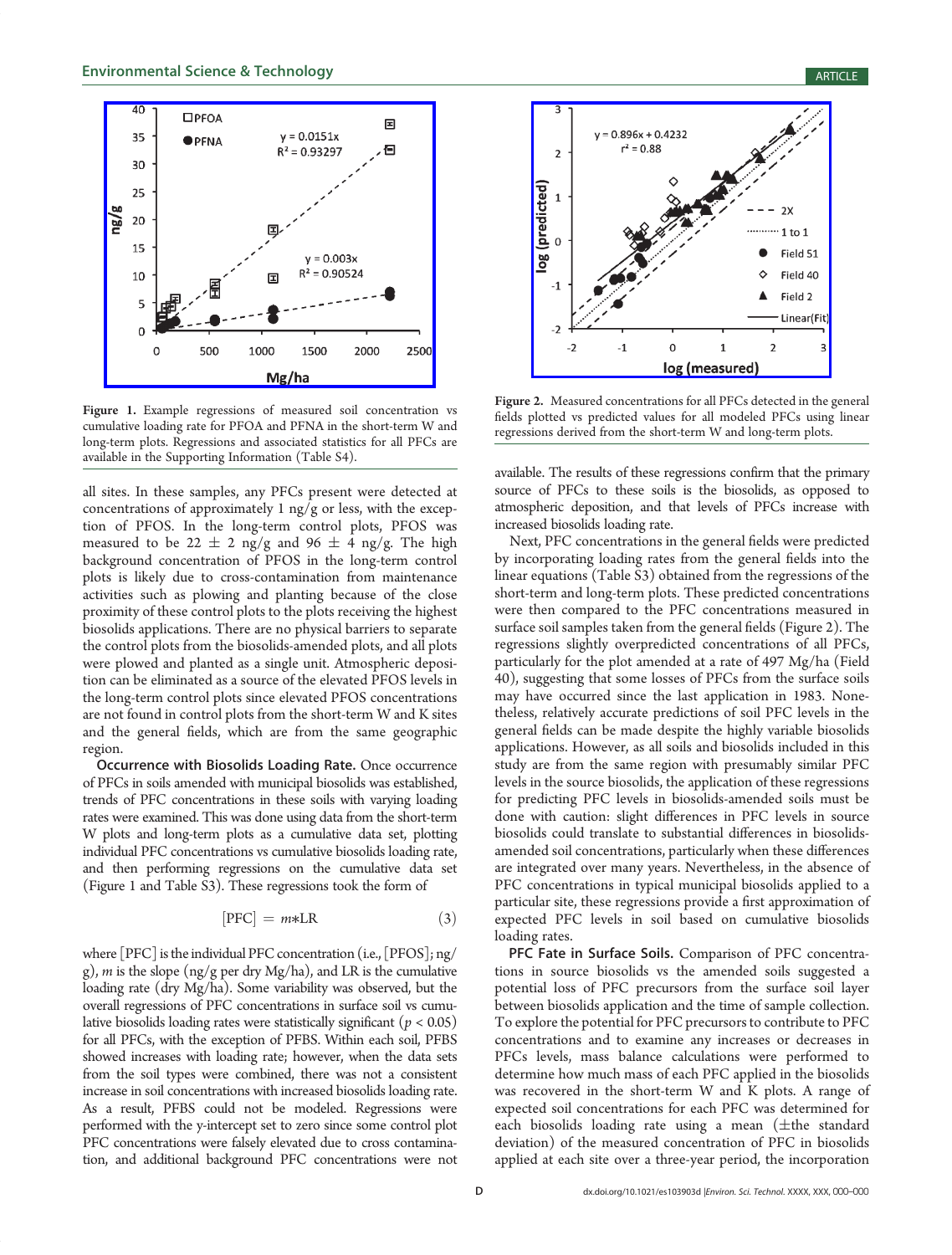| Table 2. $K_{oc}$ Results vs Previous Studies |  |  |  |
|-----------------------------------------------|--|--|--|
|-----------------------------------------------|--|--|--|

| analyte                 | $\log K_{\rm oc}$ | StdDev | $\log K_{\rm oc}$ prev. work <sup>a</sup>                                             |
|-------------------------|-------------------|--------|---------------------------------------------------------------------------------------|
| <b>PFH<sub>x</sub>A</b> | 1.91              | 0.39   | N/A                                                                                   |
| PFH <sub>p</sub> A      | 2.19              | 0.65   | N/A                                                                                   |
| <b>PFOA</b>             | 2.31              | 0.35   | 2.06                                                                                  |
| <b>PFNA</b>             | 2.33              | 0.31   | 2.39                                                                                  |
| <b>PFDA</b>             | 3.17              | 0.14   | 2.76                                                                                  |
| <b>PFHxS</b>            | 2.70              | 0.38   | N/A                                                                                   |
| <b>PFOS</b>             | 3.34              | 0.27   | 2.57                                                                                  |
| sediment. <sup>16</sup> |                   |        | $\alpha$ Log $K_{\text{oc}}$ values determined in previous studies of PFC sorption in |

depth (0.15 m for short-term W plots, 0.2 m for short-term K plots), the measured loading rates, $18$  and the soil bulk density (1.3 g/cm<sup>3</sup> short-term W, 1.6 g/cm<sup>3</sup> short-term K). The range of calculated concentrations for each PFC was then compared to the measured range of concentrations in the short-term W and K plots. Though these calculated concentrations represent only an estimate of the expected soil concentrations, comparison to the measured values can provide an estimate of any significant increases or decreases in PFC levels relative to what was applied. Complete mass balance results are provided in the Supporting Information (Table S4). In both soils, the biggest increases in PFC concentrations were observed for PFBS, where, on average, PFBS was ∼300% to ∼2000% of what would be anticipated for the short-term W and K plots based on the applied biosolids. Because mass-labeled PFHxS is used as a surrogate standard for PFBS (Table S1), standard additions were performed to determine if matrix effects contributed to the significantly elevated PFBS measurements (see the Supporting Information). Though matrix effects did lead to artificially high soil measurements, they could not entirely account for the elevated levels of PFBS in the short-term W and K plots, strongly suggesting that significant quantities of PFBS were being formed from a PFC precursor over the short-term. The most notable losses in each soil were of the two PFC precursors, MeFOSAA and EtFOSAA, where, on average, concentrations were only  $23-69%$  of what was expected. These results further indicate potential transformation of PFC precursors, though full conversion of these precursors to end product PFCs was not observed. For example, PFOS, a known transformation product of EtFOSAA<sup>'</sup> was well within the expected range of concentrations, with average recoveries in Soil W and Soil K plots of 97% and 83%, respectively. Future efforts should focus on temporal monitoring of biosolids-borne PFCs and PFC precursors to better understand the transformation rate and formation of any potential intermediates.

Leaching Potential. To understand leaching potential under equilibrium conditions, desorption was examined in soil from the short-term W and K plots as well as from the general fields (Field 2). Aqueous equilibrium, defined as when no statistical differences were observed in aqueous concentrations measured in subsequent time points (up to 14 days), was achieved for all PFCs within the first 24 h of desorption from the biosolids amended soils (Figure S3). Losses in control (no solids) vials were used to calculate a fraction of the PFC associated with the surfaces of a vial when the fraction of the total PFC mass lost in the control blank was greater than 10%. The remaining PFCs were assumed to remain in the solid phase, and this was verified for a subset of samples by extracting solids at the completion of





Figure 3. Concentrations of PFOA and PFOS with depth in the longterm plots at various loading rates. Control = 0 Mg/ha, LR 1 = 553 Mg/ ha, LR 2 = 1109 Mg/ha, and LR 3 and LR 3 dup = 2218 Mg/ha (on dry weight basis).

the desorption experiments (Table S5). Using these data in conjunction with the measured PFC mass in the aqueous phase, equilibrium  $K_{\text{des}}$  values were calculated (eq 1) for all PFCs with detectable aqueous concentrations. The  $K_{\rm des}$  values were normalized to  $f_{\text{oc}}$  for each biosolids-amended soil to calculate  $K_{\rm oc}$  values (eq 2, Table S6). Desorption-derived  $K_{\rm oc}$  values from the short-term W and K plots and the general fields were used to calculate an average log  $K_{oc}$  value for each PFC (Table 2). Similar to previous studies,<sup>16</sup> log  $K_{oc}$  values showed a general increase with chain length, indicating greater leaching potential of shortchain PFCs under equilibrium conditions (Table 2 and Table S6). Values from this study are also similar to those reported previously<sup>16</sup> (Table 2), with the exception of PFDA and PFOS, which were approximately one-half to one order of magnitude greater. The disagreement between previously measured  $K_{\rm oc}$ values for PFOS and PFDA but not the shorter chain-length PFCs suggests that desorption of longer chain-length PFCs may be particularly slow. These data call into question the application of the previously determined adsorption  $K_{\text{oc}}$  values<sup>16</sup> for predicting the transport of PFCs in biosolids-amended soils as adsorption-derived  $K_{oc}$  values may over predict the leaching potential of longer chain-length PFCs such as PFOS and PFDA in biosolids-amended soils.

Leaching Under Field Conditions. Laboratory batch desorption experiments with field samples demonstrated higher leaching potential for short-chain PFCs as compared to long-chain PFCs. This finding was confirmed in soil cores, which reflect the actual leaching of PFCs in the field. Analysis of soil cores from the long-term plots showed that levels of PFCs decreased with depth regardless of the biosolids loading rates (Figure 3 and Figure S4). However, PFCs were detected in the bottom depth interval at 120 cm. Data previously reported for these plots showed similar trends for triclocarban, triclosan, and PBDEs.<sup>19</sup> This previous report concluded that detection of these relatively hydrophobic chemicals in the deeper layers of these soil cores suggests facilitated transport (e.g., via preferential flow paths) may have occurred.<sup>19</sup> However, patterns of PFC concentrations in deeper layers suggest that leaching is likely responsible for the transport of PFCs in these cores. First, levels of PFCs in the core samples from the control plots (no biosolids amendment) were relatively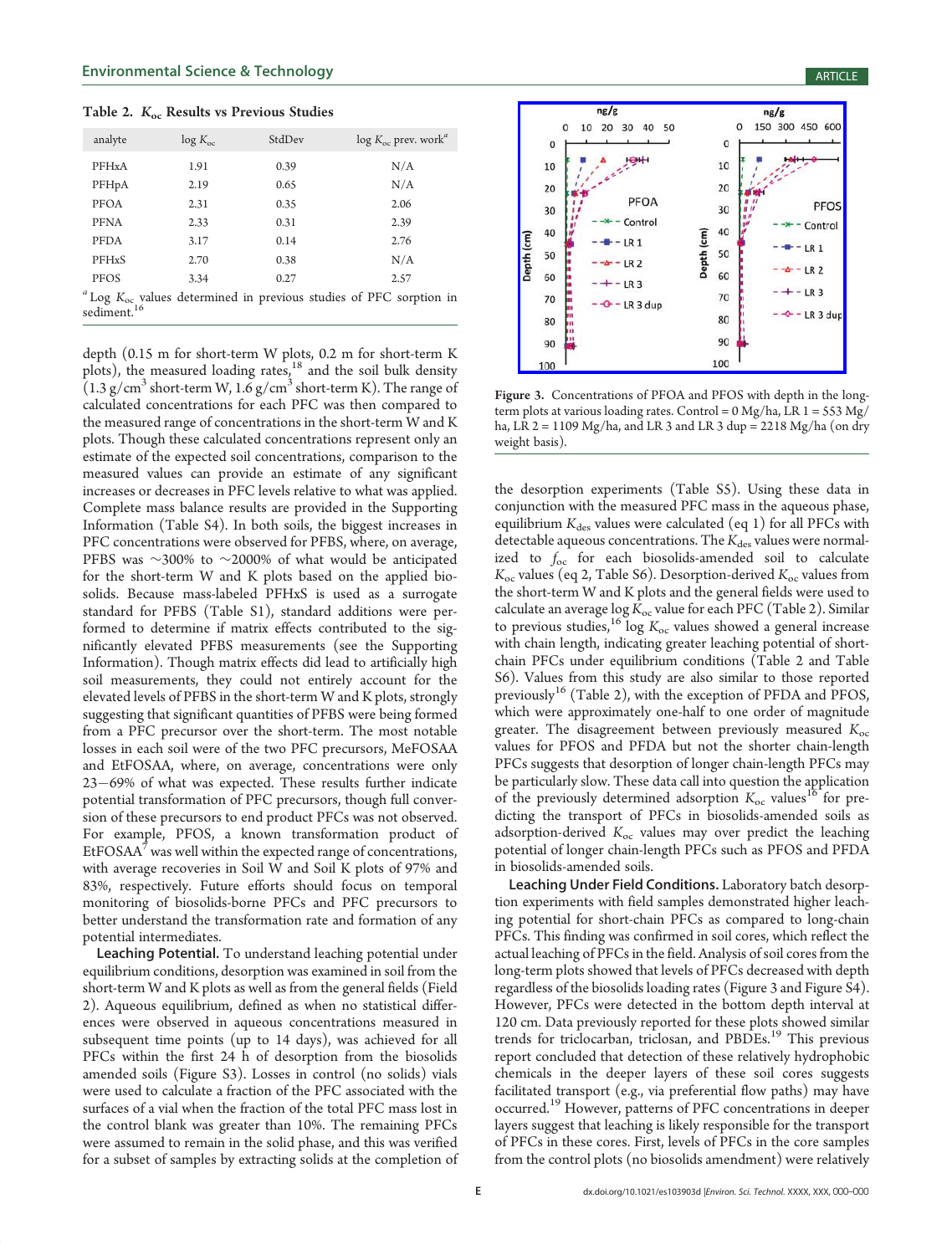

Figure 4. The ratios of surface concentration  $(C_{\text{surf}})$  to concentration in the bottom soil core depth interval  $(60-120 \text{ cm}, C_{\text{depth}})$ . Ratios represent an average of the ratios calculated for the long-term plots for each biosolids loading rate.

consistent with depth, with the exception of PFOS. As previously mentioned, PFOS was detected in high concentrations in the surface control samples, presumably due to cross contamination with plots receiving biosolids application. Second, statistically significant correlations of soil concentration vs loading rate were observed for some PFCs (including PFOA and PFOS) in the bottom layer of the soil cores. Finally, similar to the trends recently reported for soil cores from the Decatur site,  $^{15}$  the ratios of PFC concentration in the surface soil to PFC concentration in the lowest depth interval show an overall decrease with increasing chain length, indicating greater transport of the short-chain PFCs (Figure 4). These data strongly suggest leaching of PFCs from the biosolids application zone to a depth, in some cases, of 120 cm. However, as expected from the batch desorption studies, the longer chain-length PFCs appear to be much less mobile than the shorter chain-length PFCs.

Implications. To better understand the environmental significance of these data, it is useful to further examine the results in comparison to the recently outlined provisional health advisory values and residential soil screening guidance values. No soil concentrations measured in this study exceeded the residential soil screening guidance values, which were designed for protection against direct exposure to soil. However, soil screening standards for the protection of groundwater have not yet been developed; therefore, it is illustrative to calculate whether measured soil concentrations have the potential to lead to groundwater exceedances of the PHAs for PFOS and PFOA. These calculations represent a worst-case scenario, as there is likely substantial dilution of soil pore water in the subsurface. Equilibrium pore water concentrations for the short-term W and K plots at multiple biosolids loading rates were estimated using  $K_{\text{og}}$ values from this study,  $f_{\text{oc}}$  values from this and previous work, and measured soil PFOA and PFOS concentrations. These calculations indicate the PHA for PFOA would be exceeded in the short-term W pore water at loading rates of 89 and 178 Mg/ha and in the short-term K pore water at 44 and 133 Mg/ha. Soil pore-water PFOS concentrations would also exceed the PHA in Soil K plots at 44 and 133 Mg/ha. The cumulative loading rates of 89 Mg/ha (Soil W) and 178 Mg/ha (Soil K) represent an agronomic rate of biosolids application over a five to ten year

period. Understanding that these estimates represent a worstcase scenario that does not account for dilution, these results indicate that the risk of groundwater impact from biosolids-borne PFCs is uncertain and will depend heavily on soil type and PFC concentrations in biosolids.

Once PFCs are introduced to the environment, two of the primary concerns for human health are the potential for contamination of water and food. This study focused on the potential for contamination of water from the application of typical municipal biosolids to agricultural fields. Collectively, the data in this study suggest that though the risk to groundwater is uncertain, transport of PFCs from soils amended with municipal biosolids is possible. However, there may be limitations to this transport, particularly for the long-chain PFCs. Further work is needed to determine the risk to food from land application of municipal biosolids, though plant uptake of PFCs from industrially contaminated biosolids has been documented.<sup>11</sup> Given the current movement toward increased regulation of PFCs, particularly PFOS and PFOA, this study emphasizes the importance of gaining an increased understanding of the fate and transport of PFCs in soils amended with typical municipal biosolids.

# **ASSOCIATED CONTENT**

**6** Supporting Information. Additional details are available regarding the sample analysis, analytical methods, quality assurance/quality control measures occurrence of PFCs in biosolids, mass balance calculations, linear regressions, occurrence of PFCs with depth, desorption equilibrium, and desorption kinetics. This material is available free of charge via the Internet at http://pubs. acs.org.

## **NUTHOR INFORMATION**

## Corresponding Author

\*E-mail: chiggins@mines.edu. Address: Environmental Science and Engineering, Colorado School of Mines, 1500 Illinois St, Golden, CO 80401, USA.

# **ACKNOWLEDGMENT**

Partial funding for ACB was provided by the Edna Bailey Sussman Foundation and by the Water Environment Research Foundation Project Number CEC4R08 for J.G.S. We would also like to acknowledge Katherine Hyland for assistance with LC-MS/MS analysis.

#### **REFERENCES**

(1) Wang, J. S.; Li, Y.; Liu, Y.; Zhang, H. X.; Dai, J. Y. Disturbance of Perfluorooctanoic Acid on Development and Behavior in Drosphila Larvae. Environ. Toxicol. Chem. 2010, 29, 2117–2122.

(2) Banks, R. E.; Smart, B. E.; Tatlow, J. C. Organofluorine Chemistry Principles and Applications; Plenum Press: New York, 1994.

(3) Boulanger, B.; Vargo, J. D.; Schnoor, J. L.; Hornbuckle, K. C. Evaluation of perfluorooctane surfactants in a wastewater treatment system and in a commercial surface protection product. Environ. Sci. Technol. 2005, 39, 5524–5530.

(4) Higgins, C. P.; Field, J. A.; Criddle, C. S.; Luthy, R. G. Quantitative determination of perfluorochemicals in sediments and domestic sludge. Environ. Sci. Technol. 2005, 39, 3946–3956.

(5) Sinclair, E.; Kannan, K. Mass loading and fate of perfluoroalkyl surfactants in wastewater treatment plants. Environ. Sci. Technol. 2006, 40, 1408–1414.